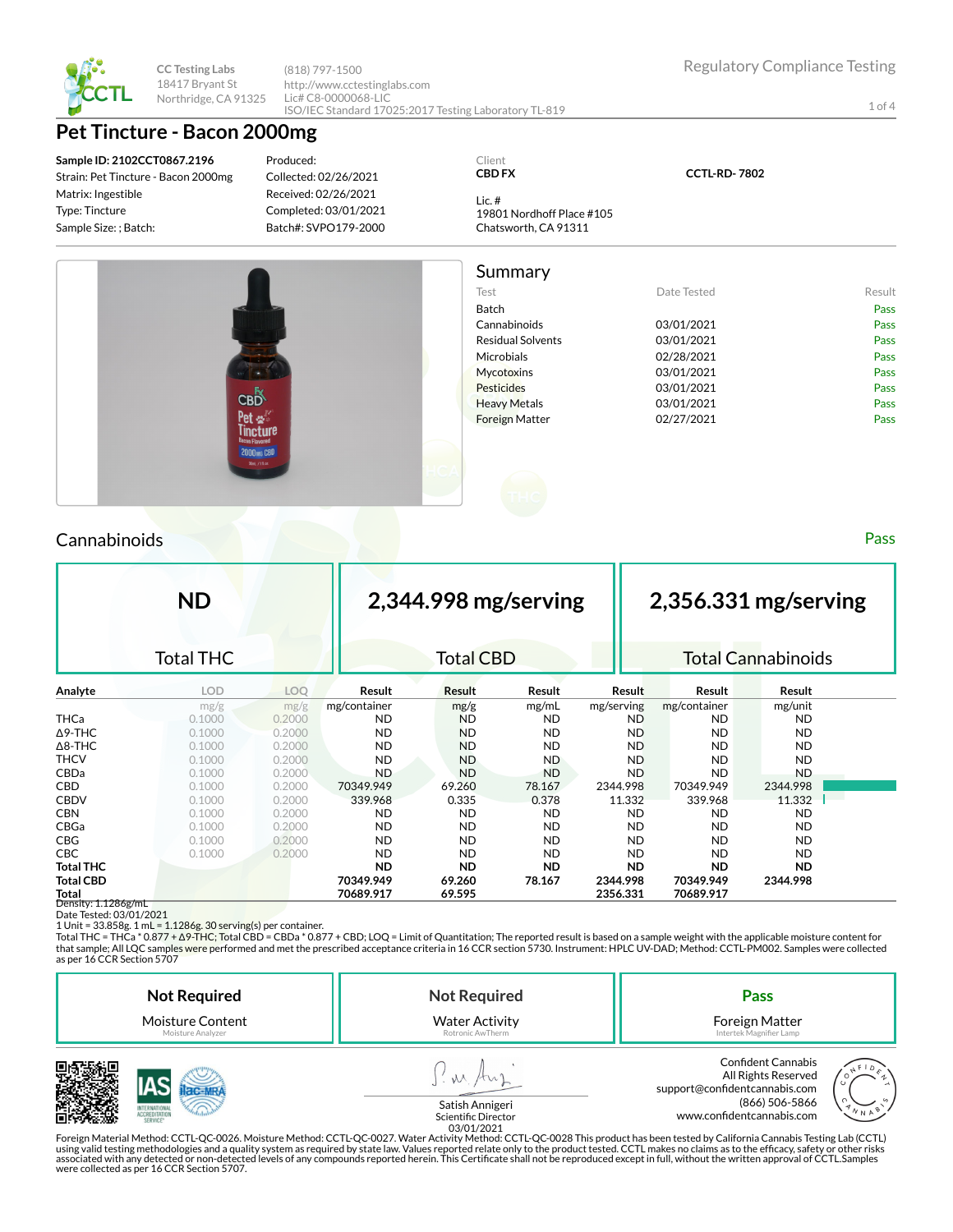

# **Pet Tincture - Bacon 2000mg**

| <b>Regulatory Compliance Testing</b> |  |  |
|--------------------------------------|--|--|
|                                      |  |  |

2 of 4

#### **Sample ID: 2102CCT0867.2196** Strain: Pet Tincture - Bacon 2000mg Matrix: Ingestible Type: Tincture Sample Size: ; Batch: Produced: Collected: 02/26/2021 Received: 02/26/2021 Completed: 03/01/2021 Batch#: SVPO179-2000 Client **CBD FX** Lic. # 19801 Nordhoff Place #105 Chatsworth, CA 91311 **CCTL-RD- 7802**

# Pesticides **Passage Contract Contract Contract Contract Contract Contract Contract Contract Contract Contract Contract Contract Contract Contract Contract Contract Contract Contract Contract Contract Contract Contract Cont**

| Analyte                      | <b>LOD</b> | <b>LOO</b> | Limit            | Mass      | <b>Status</b> | Analyte                 | <b>LOD</b>                | <b>LOO</b> | Limit          |           | Mass Status |
|------------------------------|------------|------------|------------------|-----------|---------------|-------------------------|---------------------------|------------|----------------|-----------|-------------|
|                              | $\mu$ g/g  | $\mu$ g/g  | $\mu$ g/g        | $\mu$ g/g |               |                         | $\mu$ g/g                 | $\mu$ g/g  | $\mu$ g/g      | $\mu$ g/g |             |
| Abamectin                    | 0.006176   | 0.01235    | 0.1              | <b>ND</b> | Pass          | Fludioxonil             | 0.006176 0.01235          |            | 0.1            | ND        | Pass        |
| Acephate                     | 0.006176   | 0.01235    | 0.1              | <b>ND</b> | Pass          | Hexythiazox             | 0.006176 0.01235          |            | 0.1            | <b>ND</b> | Pass        |
| Acequinocyl                  | 0.0125     | 0.025      | 0.1              | <b>ND</b> | Pass          | *Imazalil               | 0.006176 0.01235 0.006176 |            |                | <b>ND</b> | Pass        |
| Acetamiprid                  | 0.006176   | 0.01235    | 0.1              | <b>ND</b> | Pass          | Imidacloprid            | 0.006176 0.01235          |            | 5              | <b>ND</b> | Pass        |
| *Aldicarb                    | 0.006176   |            | 0.01235 0.006176 | <b>ND</b> | Pass          | <b>Kresoxim Methyl</b>  | 0.006176 0.01235          |            | 0.1            | <b>ND</b> | Pass        |
| Azoxystrobin                 | 0.006176   | 0.01235    | 0.1              | <b>ND</b> | Pass          | Malathion               | 0.006176 0.01235          |            | 0.5            | <b>ND</b> | Pass        |
| <b>Bifenazate</b>            | 0.006176   | 0.01235    | 0.1              | <b>ND</b> | Pass          | Metalaxyl               | 0.006176 0.01235          |            | $\overline{2}$ | <b>ND</b> | Pass        |
| <b>Bifenthrin</b>            | 0.025      | 0.05       | $\bigcup$ 3      | <b>ND</b> | Pass          | *Methiocarb             | 0.006176 0.01235 0.006176 |            |                | <b>ND</b> | Pass        |
| <b>Boscalid</b>              | 0.006176   | 0.01235    | 0.1              | <b>ND</b> | Pass          | Methomyl                | 0.006176 0.01235          |            | 1              | <b>ND</b> | Pass        |
| Captan                       | 0.2515     | 0.53       | 0.7              | <b>ND</b> | Pass          | *Mevinphos              | 0.006176 0.01235 0.006176 |            |                | <b>ND</b> | Pass        |
| Carbaryl                     | 0.006176   | 0.01235    | 0.5              | <b>ND</b> | Pass          | Myclobutanil            | 0.006176 0.01235          |            | 0.1            | <b>ND</b> | Pass        |
| *Carbofuran                  | 0.006176   |            | 0.01235 0.006176 | <b>ND</b> | Pass          | Naled                   | 0.006176 0.01235          |            | 0.1            | <b>ND</b> | Pass        |
| Chlorantraniliprole 0.006176 |            | 0.01235    | 10               | <b>ND</b> | Pass          | Oxamvl                  | 0.006176 0.01235          |            | 0.5            | <b>ND</b> | Pass        |
| <i>*Chlordane</i>            | 0.0314     | 0.0628     | 0.0314           | <b>ND</b> | Pass          | *Paclobutrazol          | 0.006176 0.01235 0.006176 |            |                | <b>ND</b> | Pass        |
| *Chlorfenapyr                | 0.0314     | 0.0628     | 0.0314           | <b>ND</b> | Pass          | *Parathion Methyl       | 0.032                     | 0.064      | 0.032          | <b>ND</b> | Pass        |
| <i>*Chlorpyrifos</i>         | 0.006176   |            | 0.01235 0.006176 | <b>ND</b> | Pass          | Pentachloronitrobenzene | 0.032                     | 0.064      | 0.1            | <b>ND</b> | Pass        |
| Clofentezine                 | 0.006176   | 0.01235    | 0.1              | <b>ND</b> | Pass          | Permethrin              | 0.025                     | 0.05       | 0.5            | <b>ND</b> | Pass        |
| <i>*Coumaphos</i>            | 0.006176   |            | 0.01235 0.006176 | <b>ND</b> | Pass          | Phosmet                 | 0.006176 0.01235          |            | 0.1            | <b>ND</b> | Pass        |
| Cyfluthrin                   | 0.0247     | 0.0494     | $\overline{2}$   | <b>ND</b> | Pass          | Piperonyl Butoxide      | 0.006176 0.01235          |            | 3              | <b>ND</b> | Pass        |
| Cypermethrin                 | 0.01235    | 0.0247     |                  | <b>ND</b> | Pass          | Prallethrin             | 0.006176 0.01235          |            | 0.1            | <b>ND</b> | Pass        |
| *Daminozide                  | 0.006176   |            | 0.01235 0.006176 | <b>ND</b> | Pass          | Propiconazole           | 0.006176 0.01235          |            | 0.1            | <b>ND</b> | Pass        |
| Diazinon                     | 0.006176   | 0.01235    | 0.1              | <b>ND</b> | Pass          | *Propoxur               | 0.006176 0.01235 0.006176 |            |                | <b>ND</b> | Pass        |
| *Dichlorvos                  | 0.006176   |            | 0.01235 0.006176 | <b>ND</b> | Pass          | Pyrethrins              | 0.006176 0.01235          |            | 0.5            | <b>ND</b> | Pass        |
| *Dimethoate                  | 0.006176   |            | 0.01235 0.006176 | <b>ND</b> | Pass          | Pyridaben               | 0.006176 0.01235          |            | 0.1            | <b>ND</b> | Pass        |
| Dimethomorph                 | 0.006176   | 0.01235    |                  | <b>ND</b> | Pass          | Spinetoram              | 0.006176 0.01235          |            | 0.1            | <b>ND</b> | Pass        |
| *Ethoprophos                 | 0.006176   |            | 0.01235 0.006176 | <b>ND</b> | Pass          | Spinosad                | 0.012352 0.0247           |            | 0.1            | <b>ND</b> | Pass        |
| *Etofenprox                  | 0.006176   |            | 0.01235 0.006176 | <b>ND</b> | Pass          | Spiromesifen            | 0.006176 0.01235          |            | 0.1            | <b>ND</b> | Pass        |
| Etoxazole                    | 0.006176   | 0.01235    | 0.1              | <b>ND</b> | Pass          | Spirotetramat           | 0.006176 0.01235          |            | 0.1            | <b>ND</b> | Pass        |
| Fenhexamid                   | 0.006176   | 0.01235    | 0.1              | <b>ND</b> | Pass          | *Spiroxamine            | 0.006176 0.01235 0.006176 |            |                | <b>ND</b> | Pass        |
| *Fenoxycarb                  | 0.0125     | 0.025      | 0.0125           | <b>ND</b> | Pass          | Tebuconazole            | 0.006176 0.01235          |            | 0.1            | <b>ND</b> | Pass        |
| Fenpyroximate                | 0.006176   | 0.01235    | 0.1              | <b>ND</b> | Pass          | *Thiacloprid            | 0.006176 0.01235 0.006176 |            |                | <b>ND</b> | Pass        |
| *Fipronil                    | 0.006176   |            | 0.01235 0.006176 | <b>ND</b> | Pass          | Thiamethoxam            | 0.006176 0.01235          |            | 5              | <b>ND</b> | Pass        |
| Flonicamid                   | 0.006176   | 0.01235    | 0.1              | <b>ND</b> | Pass          | Trifloxystrobin         | 0.006176 0.01235          |            | 0.1            | <b>ND</b> | Pass        |

Date Tested: 03/01/2021

LOQ = Limit of Quantitation; All LQC samples were performed and met the prescribed acceptance criteria in 16 CCR section 5730. Instrument: LC/MS, GC/MS; Method:<br>CCTL-PM020 (LC/MS), CCTL-PM030 (GC/MS). Samples were collect



All Rights Reserved (866) 506-5866

03/01/2021

Foreign Material Method: CCTL-QC-0026. Moisture Method: CCTL-QC-0027. Water Activity Method: CCTL-QC-0028 This product has been tested by California Cannabis Testing Lab (CCTL)<br>using valid testing methodologies and a quali were collected as per 16 CCR Section 5707.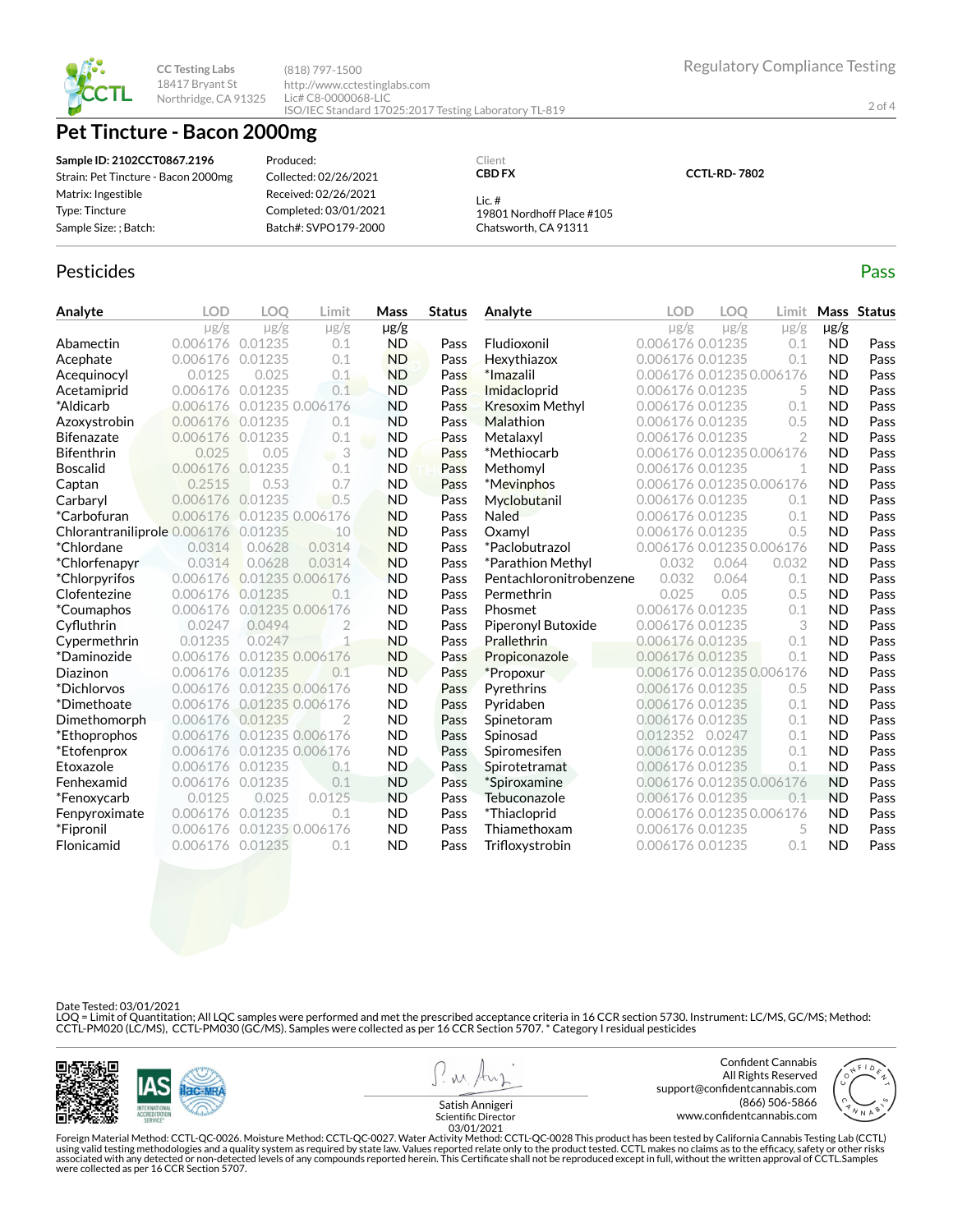

# **Pet Tincture - Bacon 2000mg**

| Sample ID: 2102CCT0867.2196<br>Strain: Pet Tincture - Bacon 2000mg | Produced:<br>Collected: 02/26/2021 | Client<br><b>CBD FX</b>   |
|--------------------------------------------------------------------|------------------------------------|---------------------------|
| Matrix: Ingestible                                                 | Received: 02/26/2021               | Lic. $#$                  |
| Type: Tincture                                                     | Completed: 03/01/2021              | 19801 Nordhoff Place #105 |
| Sample Size: ; Batch:                                              | Batch#: SVPO179-2000               | Chatsworth, CA 91311      |

## Microbials Pass

| Analyte                       | Result             | Status |
|-------------------------------|--------------------|--------|
| Shiga toxin-producing E. Coli | Not Detected in 1g | Pass   |
| Salmonella SPP                | Not Detected in 1g | Pass   |
|                               |                    |        |



Date Tested: 02/28/2021

TNTC = Too Numerous to Count; All LQC samples were performed and met the prescribed acceptance criteria in 16 CCR section 5730. Instrument: qPCR; Method: CCTL-<br>QC-0010, CCTL-QC-0011, CCTL-QC-0012.Samples were collected as

## Mycotoxins Pass

| . .                     |       |            |               |            |               |
|-------------------------|-------|------------|---------------|------------|---------------|
| Analyte                 | LOD   | <b>LOC</b> | Limit         | Units      | <b>Status</b> |
|                         | µg/kg | µg/kg      | $\mu$ g/ $kg$ | $\mu$ g/kg |               |
| <b>B1</b>               | 1.54  | 3.088      |               | <b>ND</b>  | <b>Tested</b> |
| <b>B2</b>               | 3.088 | 6.16       |               | <b>ND</b>  | <b>Tested</b> |
| G <sub>1</sub>          | 1.54  | 3.088      |               | <b>ND</b>  | <b>Tested</b> |
| G <sub>2</sub>          | 1.54  | 3.088      |               | <b>ND</b>  | <b>Tested</b> |
| <b>Total Aflatoxins</b> | 7.708 | 15.42      | 20            | <b>ND</b>  | Pass          |
| Ochratoxin A            | 6.16  | 12.32      | 20            | <b>ND</b>  | Pass          |

#### Date Tested: 03/01/2021

LOQ = Limit of Quantitation; All LQC samples were performed and met the prescribed acceptance criteria in 16 CCR section 5730. Instrument: LC/MS; Method: CCTL-<br>PM020.Samples were collected as per 16 CCR Section 5707.

| <b>Heavy Metals</b> |             |           |           |           | Pass          |
|---------------------|-------------|-----------|-----------|-----------|---------------|
| Analyte             | LOD         | LOO       | Limit     | Units     | <b>Status</b> |
|                     | $\mu$ g/g   | $\mu$ g/g | $\mu$ g/g | $\mu$ g/g |               |
| Arsenic             | 0.016190454 | 0.1       | 1.5       | <b>ND</b> | Pass          |
| Cadmium             | 0.017157262 | 0.1       | 0.5       | <b>ND</b> | Pass          |
| Lead                | 0.014850831 | 0.1       | $0.5\,$   | <b>ND</b> | Pass          |
| Mercury             | 0.008172028 | 0.02      |           | <b>ND</b> | Pass          |

Date Tested: 03/01/2021

LOQ = Limit of Quantitation; All LQC samples were performed and met the prescribed acceptance criteria in 16 CCR section 5730. Instrument: ICP-MS; Method: CCTL-PM005.Samples were collected as per 16 CCR Section 5707.



Regulatory Compliance Testing

**CCTL-RD- 7802**

3 of 4

Foreign Material Method: CCTL-QC-0026. Moisture Method: CCTL-QC-0027. Water Activity Method: CCTL-QC-0028 This product has been tested by California Cannabis Testing Lab (CCTL)<br>using valid testing methodologies and a quali were collected as per 16 CCR Section 5707. 03/01/2021